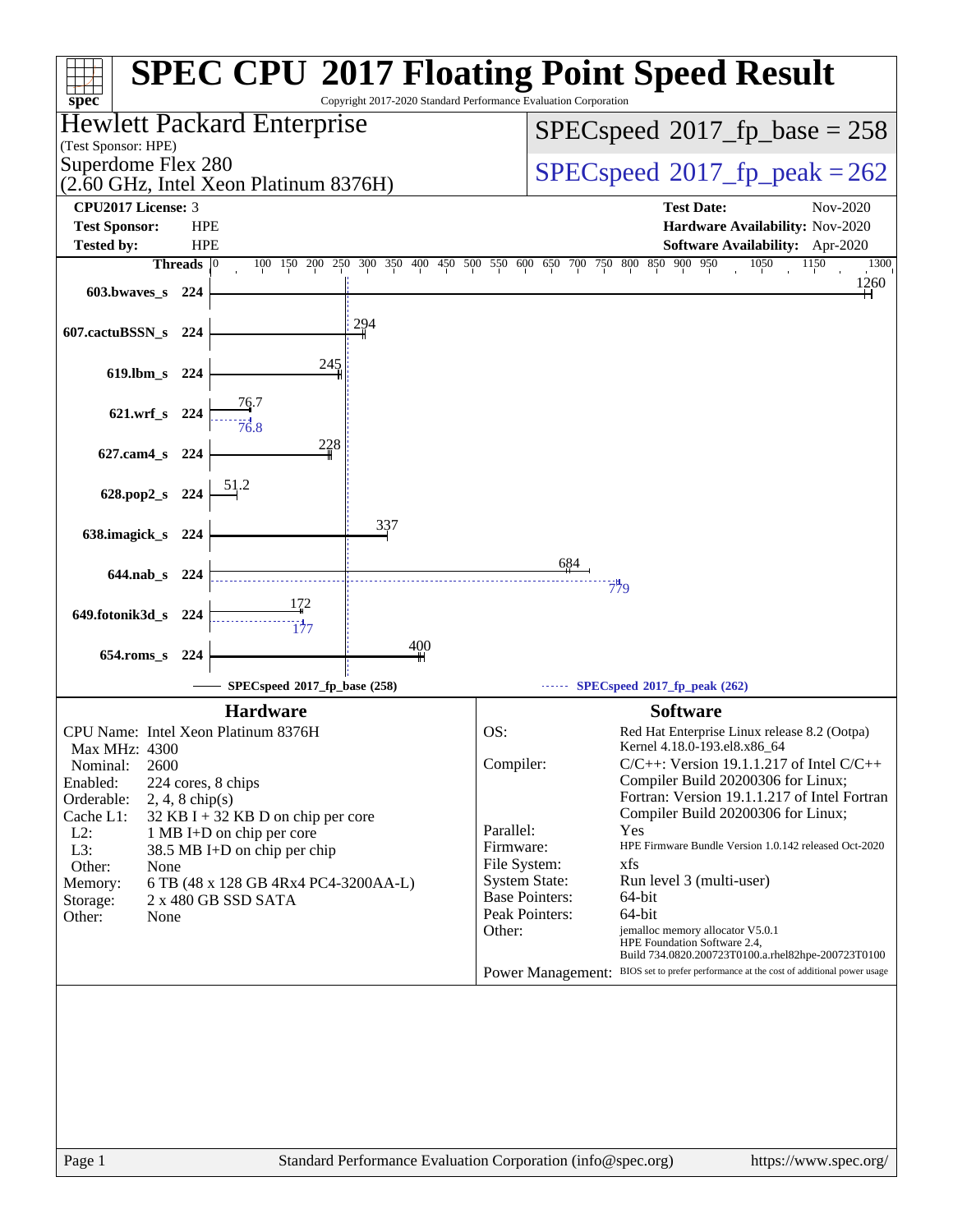Copyright 2017-2020 Standard Performance Evaluation Corporation

#### Hewlett Packard Enterprise

(Test Sponsor: HPE)

**[spec](http://www.spec.org/)**

(2.60 GHz, Intel Xeon Platinum 8376H)

 $SPEC speed^{\circ}2017\_fp\_base = 258$ 

Superdome Flex 280<br>  $SPEC speed^{\circ}2017$  fp\_peak = 262

**[CPU2017 License:](http://www.spec.org/auto/cpu2017/Docs/result-fields.html#CPU2017License)** 3 **[Test Date:](http://www.spec.org/auto/cpu2017/Docs/result-fields.html#TestDate)** Nov-2020 **[Test Sponsor:](http://www.spec.org/auto/cpu2017/Docs/result-fields.html#TestSponsor)** HPE **[Hardware Availability:](http://www.spec.org/auto/cpu2017/Docs/result-fields.html#HardwareAvailability)** Nov-2020 **[Tested by:](http://www.spec.org/auto/cpu2017/Docs/result-fields.html#Testedby)** HPE **[Software Availability:](http://www.spec.org/auto/cpu2017/Docs/result-fields.html#SoftwareAvailability)** Apr-2020

#### **[Results Table](http://www.spec.org/auto/cpu2017/Docs/result-fields.html#ResultsTable)**

|                                   | <b>Base</b>    |                |       |                | <b>Peak</b> |                |       |                |                |              |                |              |                |              |
|-----------------------------------|----------------|----------------|-------|----------------|-------------|----------------|-------|----------------|----------------|--------------|----------------|--------------|----------------|--------------|
| <b>Benchmark</b>                  | <b>Threads</b> | <b>Seconds</b> | Ratio | <b>Seconds</b> | Ratio       | <b>Seconds</b> | Ratio | <b>Threads</b> | <b>Seconds</b> | <b>Ratio</b> | <b>Seconds</b> | <b>Ratio</b> | <b>Seconds</b> | <b>Ratio</b> |
| 603.bwayes s                      | 224            | 46.8           | 1260  | 46.9           | 1260        | 47.4           | 1250  | 224            | 46.8           | 1260         | 46.9           | <b>1260</b>  | 47.4           | 1250         |
| 607.cactuBSSN s                   | 224            | 56.6           | 295   | 57.4           | 290         | 56.6           | 294   | 224            | 56.6           | 295          | 57.4           | 290          | 56.6           | <u>294</u>   |
| $619.$ lbm s                      | 224            | 21.5           | 243   | 21.0           | 249         | 21.4           | 245   | 224            | 21.5           | 243          | 21.0           | 249          | 21.4           | 245          |
| $621$ .wrf s                      | 224            | 176            | 75.1  | 171            | 77.3        | 172            | 76.7  | 224            | 172            | 76.8         | 173            | 76.5         | 172            | 77.0         |
| $627$ .cam $4 \text{ s}$          | 224            | 39.6           | 224   | 38.9           | 228         | 38.5           | 230   | 224            | 39.6           | 224          | 38.9           | 228          | 38.5           | 230          |
| $628.pop2_s$                      | 224            | 231            | 51.4  | 232            | 51.2        | 233            | 50.9  | 224            | 231            | 51.4         | 232            | 51.2         | 233            | 50.9         |
| 638. imagick s                    | 224            | 42.8           | 337   | 42.8           | 337         | 42.7           | 338   | 224            | 42.8           | 337          | 42.8           | 337          | 42.7           | 338          |
| $644$ .nab s                      | 224            | 24.2           | 722   | 25.5           | 684         | 25.8           | 678   | 224            | 22.4           | 780          | 22.4           | 779          | 22.6           | 773          |
| 649.fotonik3d s                   | 224            | 52.9           | 172   | 53.0           | 172         | 51.6           | 177   | 224            | 51.6           | 177          | 51.8           | 176          | 51.2           | 178          |
| $654$ .roms s                     | 224            | 38.7           | 407   | 39.8           | 396         | 39.4           | 400   | 224            | 38.7           | 407          | 39.8           | 396          | 39.4           | <b>400</b>   |
| $SPECspeed*2017_fp\_base =$       |                |                | 258   |                |             |                |       |                |                |              |                |              |                |              |
| $SPECspeed^{\circ}2017$ fp peak = |                |                | 262   |                |             |                |       |                |                |              |                |              |                |              |

Results appear in the [order in which they were run](http://www.spec.org/auto/cpu2017/Docs/result-fields.html#RunOrder). Bold underlined text [indicates a median measurement](http://www.spec.org/auto/cpu2017/Docs/result-fields.html#Median).

#### **[Submit Notes](http://www.spec.org/auto/cpu2017/Docs/result-fields.html#SubmitNotes)**

 The numactl mechanism was used to bind copies to processors. The config file option 'submit' was used to generate numactl commands to bind each copy to a specific processor. For details, please see the config file.

#### **[Operating System Notes](http://www.spec.org/auto/cpu2017/Docs/result-fields.html#OperatingSystemNotes)**

 Stack size set to unlimited using "ulimit -s unlimited" Transparent Huge Pages enabled by default Prior to runcpu invocation Filesystem page cache synced and cleared with: sync; echo 3> /proc/sys/vm/drop\_caches Tuned-adm profile was set to Throughput-Performance using "tuned-adm profile throughput-performance"

#### **[Environment Variables Notes](http://www.spec.org/auto/cpu2017/Docs/result-fields.html#EnvironmentVariablesNotes)**

Environment variables set by runcpu before the start of the run:  $KMP$  AFFINITY = "granularity=fine, compact" LD\_LIBRARY\_PATH = "/home/cpu2017/lib/intel64:/home/cpu2017/je5.0.1-64" MALLOC\_CONF = "retain:true" OMP\_STACKSIZE = "192M"

#### **[General Notes](http://www.spec.org/auto/cpu2017/Docs/result-fields.html#GeneralNotes)**

 Binaries compiled on a system with 1x Intel Core i9-7980XE CPU + 64GB RAM memory using Redhat Enterprise Linux 8.0 NA: The test sponsor attests, as of date of publication, that CVE-2017-5754 (Meltdown)

**(Continued on next page)**

Page 2 Standard Performance Evaluation Corporation [\(info@spec.org\)](mailto:info@spec.org) <https://www.spec.org/>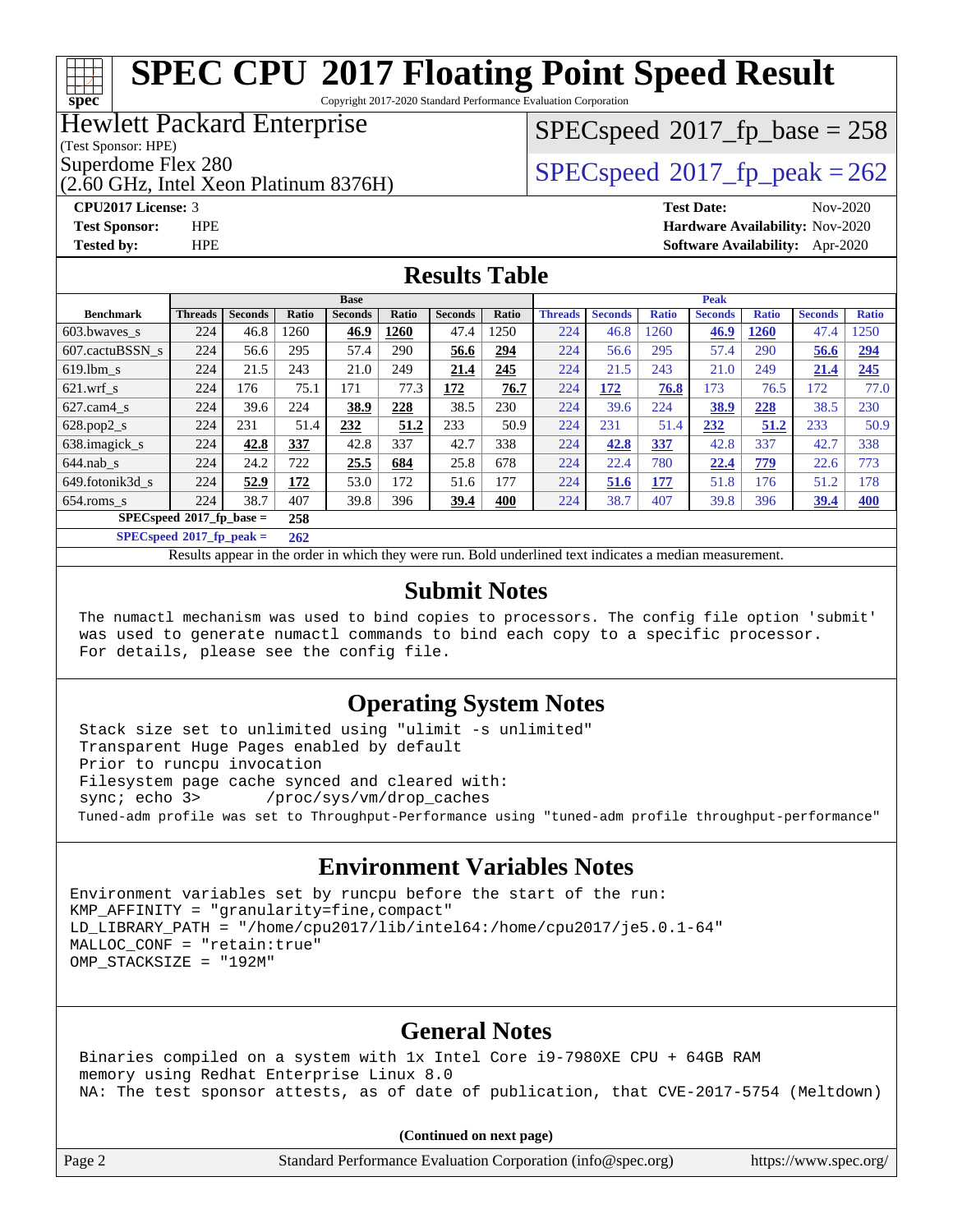Copyright 2017-2020 Standard Performance Evaluation Corporation

#### Hewlett Packard Enterprise

(2.60 GHz, Intel Xeon Platinum 8376H)

(Test Sponsor: HPE)

**[spec](http://www.spec.org/)**<sup>®</sup>

 $SPEC speed^{\circ}2017\_fp\_base = 258$ 

Superdome Flex 280<br>  $SPEC speed^{\circ}2017$  fp\_peak = 262

**[CPU2017 License:](http://www.spec.org/auto/cpu2017/Docs/result-fields.html#CPU2017License)** 3 **[Test Date:](http://www.spec.org/auto/cpu2017/Docs/result-fields.html#TestDate)** Nov-2020 **[Test Sponsor:](http://www.spec.org/auto/cpu2017/Docs/result-fields.html#TestSponsor)** HPE **[Hardware Availability:](http://www.spec.org/auto/cpu2017/Docs/result-fields.html#HardwareAvailability)** Nov-2020 **[Tested by:](http://www.spec.org/auto/cpu2017/Docs/result-fields.html#Testedby)** HPE **[Software Availability:](http://www.spec.org/auto/cpu2017/Docs/result-fields.html#SoftwareAvailability)** Apr-2020

#### **[General Notes \(Continued\)](http://www.spec.org/auto/cpu2017/Docs/result-fields.html#GeneralNotes)**

 is mitigated in the system as tested and documented. Yes: The test sponsor attests, as of date of publication, that CVE-2017-5753 (Spectre variant 1) is mitigated in the system as tested and documented. Yes: The test sponsor attests, as of date of publication, that CVE-2017-5715 (Spectre variant 2) is mitigated in the system as tested and documented. jemalloc, a general purpose malloc implementation built with the RedHat Enterprise 7.5, and the system compiler gcc 4.8.5 sources available from jemalloc.net or<https://github.com/jemalloc/jemalloc/releases>

#### **[Platform Notes](http://www.spec.org/auto/cpu2017/Docs/result-fields.html#PlatformNotes)**

 BIOS Configuration: Workload Profile set to HPC Intel Hyper-Threading set to Disabled Workload Profile set to Custom Minimum Processor Idle Power Core C-State set to C6 State Minimum Processor Idle Power Package C-State set to Package C6 (non-retention) State LLC Prefetch set to Enabled Sysinfo program /home/cpu2017/bin/sysinfo Rev: r6365 of 2019-08-21 295195f888a3d7edb1e6e46a485a0011 running on ch-622.fchst.rdlabs.hpecorp.net Thu Oct 29 22:08:07 2020 SUT (System Under Test) info as seen by some common utilities. For more information on this section, see <https://www.spec.org/cpu2017/Docs/config.html#sysinfo> From /proc/cpuinfo model name : Intel(R) Xeon(R) Platinum 8376H CPU @ 2.60GHz 8 "physical id"s (chips) 224 "processors" cores, siblings (Caution: counting these is hw and system dependent. The following excerpts from /proc/cpuinfo might not be reliable. Use with caution.) cpu cores : 28 siblings : 28 physical 0: cores 0 1 2 3 4 5 6 8 9 10 11 12 13 14 16 17 18 19 20 21 22 24 25 26 27 28 29 30 physical 1: cores 0 1 2 3 4 5 6 8 9 10 11 12 13 14 16 17 18 19 20 21 22 24 25 26 27 28 29 30 physical 2: cores 0 1 2 3 4 5 6 8 9 10 11 12 13 14 16 17 18 19 20 21 22 24 25 26 27 28 29 30 physical 3: cores 0 1 2 3 4 5 6 8 9 10 11 12 13 14 16 17 18 19 20 21 22 24 25 26 27 28 29 30 physical 4: cores 0 1 2 3 4 5 6 8 9 10 11 12 13 14 16 17 18 19 20 21 22 24 25 26 27 28 29 30 physical 5: cores 0 1 2 3 4 5 6 8 9 10 11 12 13 14 16 17 18 19 20 21 22 24 25 26 27 **(Continued on next page)**

Page 3 Standard Performance Evaluation Corporation [\(info@spec.org\)](mailto:info@spec.org) <https://www.spec.org/>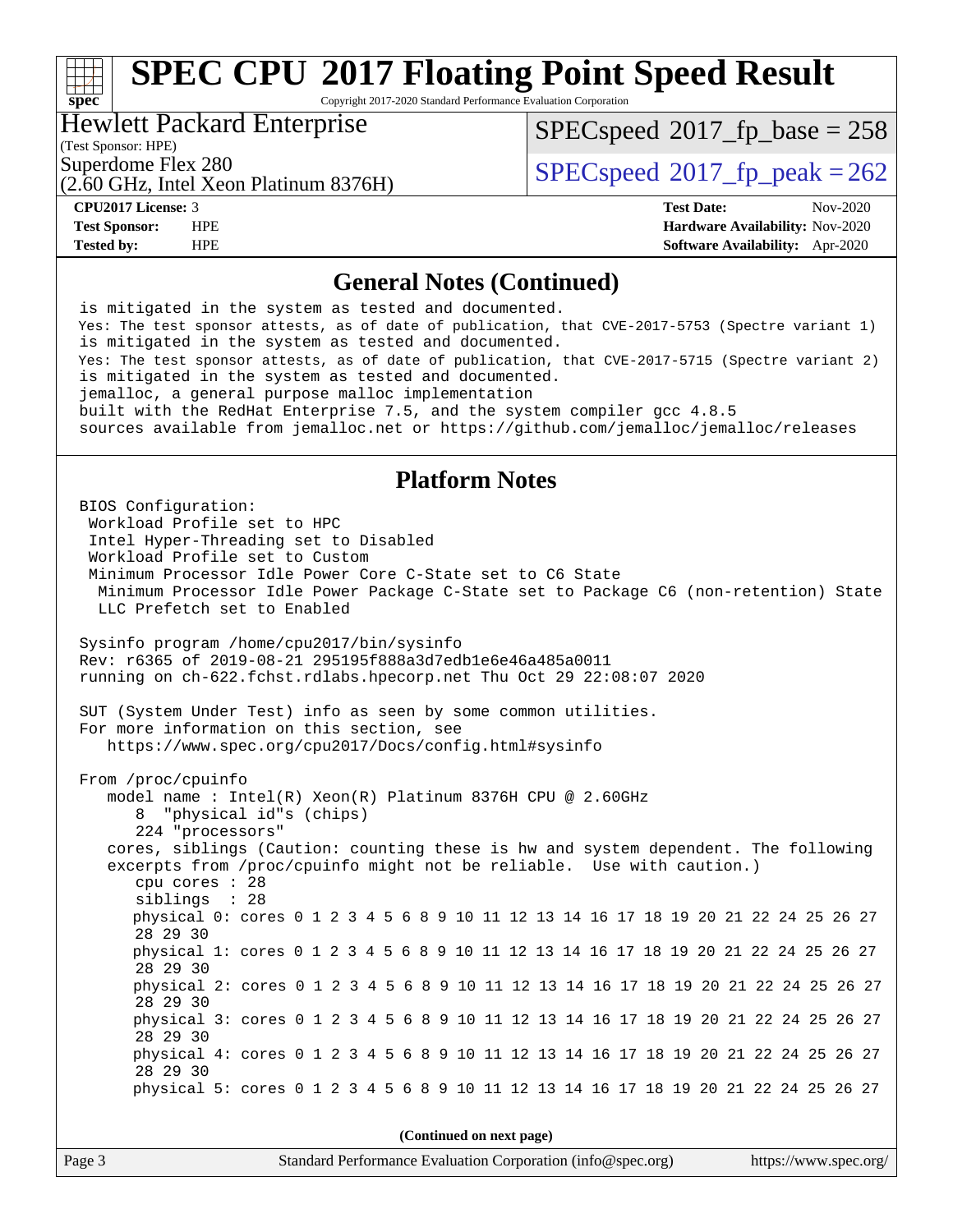#### Page 4 Standard Performance Evaluation Corporation [\(info@spec.org\)](mailto:info@spec.org) <https://www.spec.org/> **[spec](http://www.spec.org/) [SPEC CPU](http://www.spec.org/auto/cpu2017/Docs/result-fields.html#SPECCPU2017FloatingPointSpeedResult)[2017 Floating Point Speed Result](http://www.spec.org/auto/cpu2017/Docs/result-fields.html#SPECCPU2017FloatingPointSpeedResult)** Copyright 2017-2020 Standard Performance Evaluation Corporation (Test Sponsor: HPE) Hewlett Packard Enterprise (2.60 GHz, Intel Xeon Platinum 8376H) Superdome Flex 280<br>  $SPEC speed^{\circ}2017$  fp\_peak = 262 [SPECspeed](http://www.spec.org/auto/cpu2017/Docs/result-fields.html#SPECspeed2017fpbase)<sup>®</sup>2017 fp base = 258 **[CPU2017 License:](http://www.spec.org/auto/cpu2017/Docs/result-fields.html#CPU2017License)** 3 **[Test Date:](http://www.spec.org/auto/cpu2017/Docs/result-fields.html#TestDate)** Nov-2020 **[Test Sponsor:](http://www.spec.org/auto/cpu2017/Docs/result-fields.html#TestSponsor)** HPE **[Hardware Availability:](http://www.spec.org/auto/cpu2017/Docs/result-fields.html#HardwareAvailability)** Nov-2020 **[Tested by:](http://www.spec.org/auto/cpu2017/Docs/result-fields.html#Testedby)** HPE **[Software Availability:](http://www.spec.org/auto/cpu2017/Docs/result-fields.html#SoftwareAvailability)** Apr-2020 **[Platform Notes \(Continued\)](http://www.spec.org/auto/cpu2017/Docs/result-fields.html#PlatformNotes)** 28 29 30 physical 6: cores 0 1 2 3 4 5 6 8 9 10 11 12 13 14 16 17 18 19 20 21 22 24 25 26 27 28 29 30 physical 7: cores 0 1 2 3 4 5 6 8 9 10 11 12 13 14 16 17 18 19 20 21 22 24 25 26 27 28 29 30 From lscpu: Architecture: x86\_64 CPU op-mode(s): 32-bit, 64-bit Byte Order: Little Endian  $CPU(s):$  224 On-line CPU(s) list: 0-223 Thread(s) per core: 1 Core(s) per socket: 28 Socket(s): 8 NUMA node(s): 8 Vendor ID: GenuineIntel CPU family: 6 Model: 85 Model name: Intel(R) Xeon(R) Platinum 8376H CPU @ 2.60GHz Stepping: 11 CPU MHz: 3996.878 CPU max MHz: 4300.0000 CPU min MHz: 1000.0000 BogoMIPS: 5199.78 Virtualization: VT-x L1d cache: 32K L1i cache: 32K L2 cache: 1024K L3 cache: 39424K<br>NUMA node0 CPU(s): 0-27 NUMA  $node0$   $CPU(s):$  NUMA node1 CPU(s): 28-55 NUMA node2 CPU(s): 56-83 NUMA node3 CPU(s): 84-111 NUMA node4 CPU(s): 112-139 NUMA node5 CPU(s): 140-167 NUMA node6 CPU(s): 168-195 NUMA node7 CPU(s): 196-223 Flags: fpu vme de pse tsc msr pae mce cx8 apic sep mtrr pge mca cmov pat pse36 clflush dts acpi mmx fxsr sse sse2 ss ht tm pbe syscall nx pdpe1gb rdtscp lm constant\_tsc art arch\_perfmon pebs bts rep\_good nopl xtopology nonstop\_tsc cpuid aperfmperf pni pclmulqdq dtes64 monitor ds\_cpl vmx smx est tm2 ssse3 sdbg fma cx16 xtpr pdcm pcid dca sse4\_1 sse4\_2 x2apic movbe popcnt tsc\_deadline\_timer aes xsave avx f16c rdrand lahf\_lm abm 3dnowprefetch cpuid\_fault epb cat\_l3 cdp\_l3 invpcid\_single intel\_ppin ssbd mba ibrs ibpb stibp ibrs\_enhanced tpr\_shadow vnmi flexpriority ept vpid fsgsbase tsc\_adjust bmi1 hle avx2 smep bmi2 erms invpcid rtm cqm mpx rdt\_a avx512f avx512dq rdseed adx smap clflushopt clwb intel\_pt avx512cd **(Continued on next page)**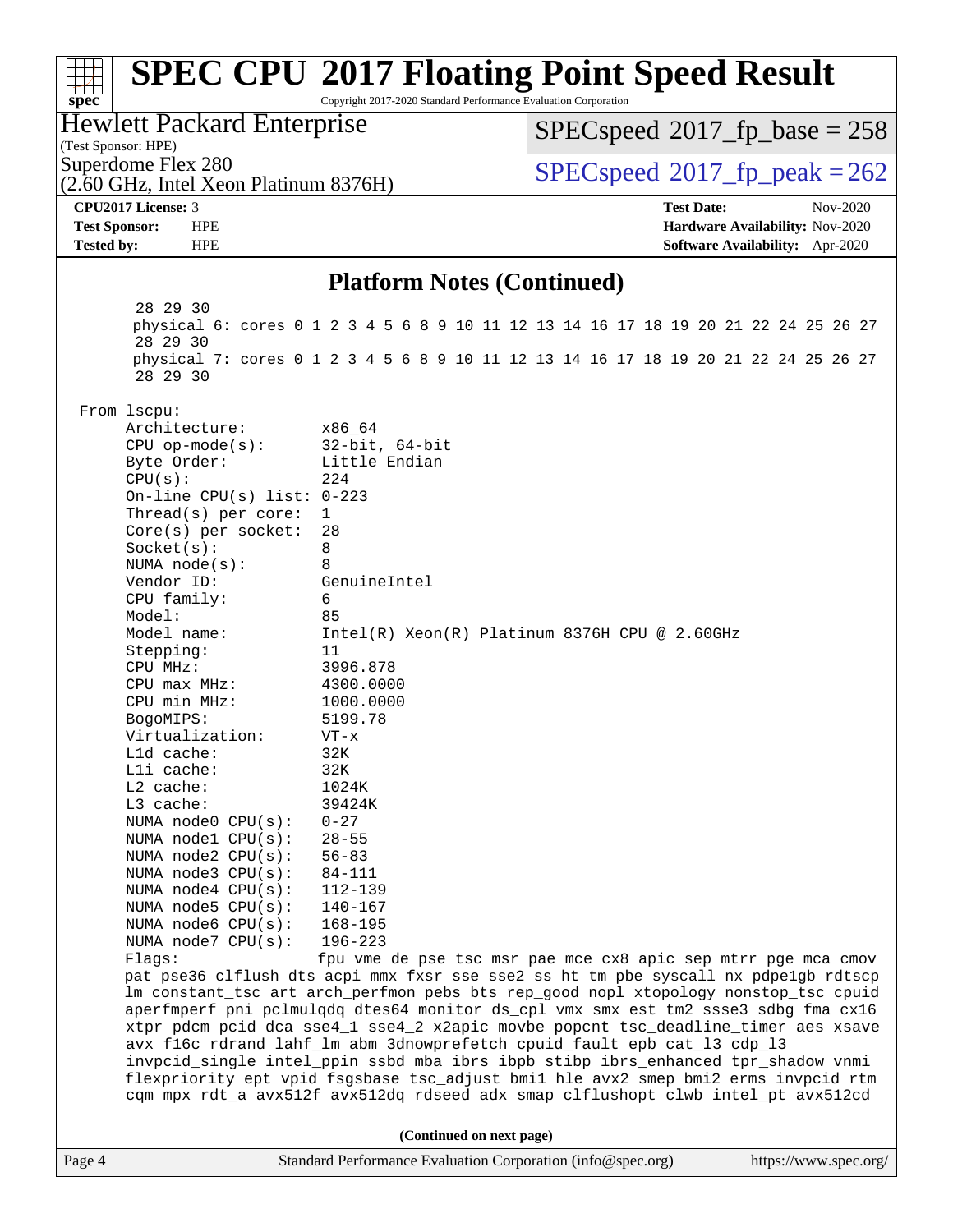Copyright 2017-2020 Standard Performance Evaluation Corporation

Hewlett Packard Enterprise

(Test Sponsor: HPE)

**[spec](http://www.spec.org/)**

[SPECspeed](http://www.spec.org/auto/cpu2017/Docs/result-fields.html#SPECspeed2017fpbase)<sup>®</sup>2017 fp base = 258

(2.60 GHz, Intel Xeon Platinum 8376H)

Superdome Flex 280<br> $\overline{SPECspeed}^{\otimes}2017$  $\overline{SPECspeed}^{\otimes}2017$  $\overline{SPECspeed}^{\otimes}2017$ \_fp\_peak = 262

**[CPU2017 License:](http://www.spec.org/auto/cpu2017/Docs/result-fields.html#CPU2017License)** 3 **[Test Date:](http://www.spec.org/auto/cpu2017/Docs/result-fields.html#TestDate)** Nov-2020 **[Test Sponsor:](http://www.spec.org/auto/cpu2017/Docs/result-fields.html#TestSponsor)** HPE **[Hardware Availability:](http://www.spec.org/auto/cpu2017/Docs/result-fields.html#HardwareAvailability)** Nov-2020 **[Tested by:](http://www.spec.org/auto/cpu2017/Docs/result-fields.html#Testedby)** HPE **[Software Availability:](http://www.spec.org/auto/cpu2017/Docs/result-fields.html#SoftwareAvailability)** Apr-2020

#### **[Platform Notes \(Continued\)](http://www.spec.org/auto/cpu2017/Docs/result-fields.html#PlatformNotes)**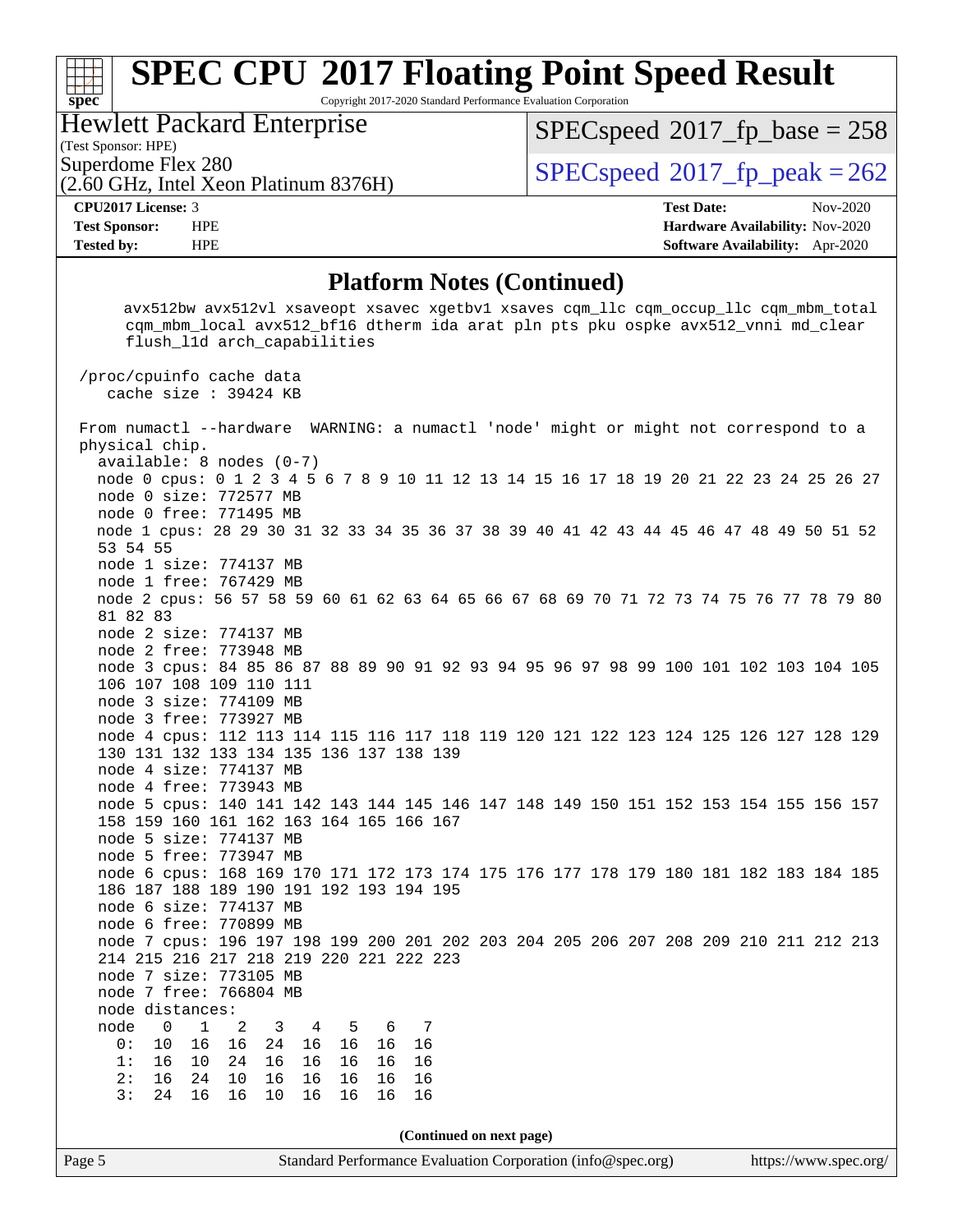| Copyright 2017-2020 Standard Performance Evaluation Corporation<br>spec <sup>®</sup>                                                                                                                                                                                                                                                                                                                                                                                                                                                                                                                                                                                                            | <b>SPEC CPU®2017 Floating Point Speed Result</b>                                       |
|-------------------------------------------------------------------------------------------------------------------------------------------------------------------------------------------------------------------------------------------------------------------------------------------------------------------------------------------------------------------------------------------------------------------------------------------------------------------------------------------------------------------------------------------------------------------------------------------------------------------------------------------------------------------------------------------------|----------------------------------------------------------------------------------------|
| <b>Hewlett Packard Enterprise</b><br>(Test Sponsor: HPE)                                                                                                                                                                                                                                                                                                                                                                                                                                                                                                                                                                                                                                        | $SPEC speed^{\circ}2017\_fp\_base = 258$                                               |
| Superdome Flex 280<br>(2.60 GHz, Intel Xeon Platinum 8376H)                                                                                                                                                                                                                                                                                                                                                                                                                                                                                                                                                                                                                                     | $SPEC speed^{\circ}2017$ fp peak = 262                                                 |
| <b>CPU2017 License: 3</b>                                                                                                                                                                                                                                                                                                                                                                                                                                                                                                                                                                                                                                                                       | <b>Test Date:</b><br>Nov-2020                                                          |
| <b>Test Sponsor:</b><br><b>HPE</b>                                                                                                                                                                                                                                                                                                                                                                                                                                                                                                                                                                                                                                                              | Hardware Availability: Nov-2020                                                        |
| <b>Tested by:</b><br><b>HPE</b>                                                                                                                                                                                                                                                                                                                                                                                                                                                                                                                                                                                                                                                                 | <b>Software Availability:</b> Apr-2020                                                 |
| <b>Platform Notes (Continued)</b>                                                                                                                                                                                                                                                                                                                                                                                                                                                                                                                                                                                                                                                               |                                                                                        |
| 16 16<br>16<br>16<br>24<br>4 :<br>16 16<br>10                                                                                                                                                                                                                                                                                                                                                                                                                                                                                                                                                                                                                                                   |                                                                                        |
| 5:<br>16<br>16<br>16 16<br>10<br>24<br>16<br>16                                                                                                                                                                                                                                                                                                                                                                                                                                                                                                                                                                                                                                                 |                                                                                        |
| 6:<br>16<br>16 16<br>24<br>10<br>16<br>16<br>16                                                                                                                                                                                                                                                                                                                                                                                                                                                                                                                                                                                                                                                 |                                                                                        |
| 7:<br>16<br>16<br>16 16<br>16<br>16<br>24<br>10                                                                                                                                                                                                                                                                                                                                                                                                                                                                                                                                                                                                                                                 |                                                                                        |
| From /proc/meminfo                                                                                                                                                                                                                                                                                                                                                                                                                                                                                                                                                                                                                                                                              |                                                                                        |
| MemTotal:<br>6339049980 kB<br>HugePages_Total:<br>0                                                                                                                                                                                                                                                                                                                                                                                                                                                                                                                                                                                                                                             |                                                                                        |
| Hugepagesize:<br>2048 kB                                                                                                                                                                                                                                                                                                                                                                                                                                                                                                                                                                                                                                                                        |                                                                                        |
|                                                                                                                                                                                                                                                                                                                                                                                                                                                                                                                                                                                                                                                                                                 |                                                                                        |
| /usr/bin/lsb_release -d<br>Red Hat Enterprise Linux release 8.2 (Ootpa)                                                                                                                                                                                                                                                                                                                                                                                                                                                                                                                                                                                                                         |                                                                                        |
| From /etc/*release* /etc/*version*<br>hpe-foundation-release: HPE Foundation Software 2.4, Build<br>734.0820.200723T0100.a.rhel82hpe-200723T0100<br>os-release:<br>NAME="Red Hat Enterprise Linux"<br>VERSION="8.2 (Ootpa)"<br>ID="rhel"<br>ID_LIKE="fedora"<br>VERSION_ID="8.2"<br>PLATFORM_ID="platform:el8"<br>PRETTY_NAME="Red Hat Enterprise Linux 8.2 (Ootpa)"<br>ANSI_COLOR="0;31"<br>redhat-release: Red Hat Enterprise Linux release 8.2 (Ootpa)<br>system-release: Red Hat Enterprise Linux release 8.2 (Ootpa)<br>system-release-cpe: cpe:/o:redhat:enterprise_linux:8.2:ga<br>uname $-a$ :<br>UTC 2020 x86_64 x86_64 x86_64 GNU/Linux<br>Kernel self-reported vulnerability status: | Linux ch-622.fchst.rdlabs.hpecorp.net 4.18.0-193.el8.x86_64 #1 SMP Fri Mar 27 14:35:58 |
| itlb_multihit:                                                                                                                                                                                                                                                                                                                                                                                                                                                                                                                                                                                                                                                                                  | Not affected                                                                           |
| CVE-2018-3620 (L1 Terminal Fault):                                                                                                                                                                                                                                                                                                                                                                                                                                                                                                                                                                                                                                                              | Not affected                                                                           |
| Microarchitectural Data Sampling:                                                                                                                                                                                                                                                                                                                                                                                                                                                                                                                                                                                                                                                               | Not affected                                                                           |
| CVE-2017-5754 (Meltdown):                                                                                                                                                                                                                                                                                                                                                                                                                                                                                                                                                                                                                                                                       | Not affected                                                                           |
| CVE-2018-3639 (Speculative Store Bypass): Mitigation: Speculative Store Bypass disabled                                                                                                                                                                                                                                                                                                                                                                                                                                                                                                                                                                                                         | via prctl and seccomp                                                                  |
| $CVE-2017-5753$ (Spectre variant 1):                                                                                                                                                                                                                                                                                                                                                                                                                                                                                                                                                                                                                                                            | Mitigation: usercopy/swapgs barriers and __user<br>pointer sanitization                |
| $CVE-2017-5715$ (Spectre variant 2):                                                                                                                                                                                                                                                                                                                                                                                                                                                                                                                                                                                                                                                            | Mitigation: Enhanced IBRS, IBPB: conditional,<br>RSB filling                           |
| tsx_async_abort:                                                                                                                                                                                                                                                                                                                                                                                                                                                                                                                                                                                                                                                                                | Not affected                                                                           |
|                                                                                                                                                                                                                                                                                                                                                                                                                                                                                                                                                                                                                                                                                                 |                                                                                        |

**(Continued on next page)**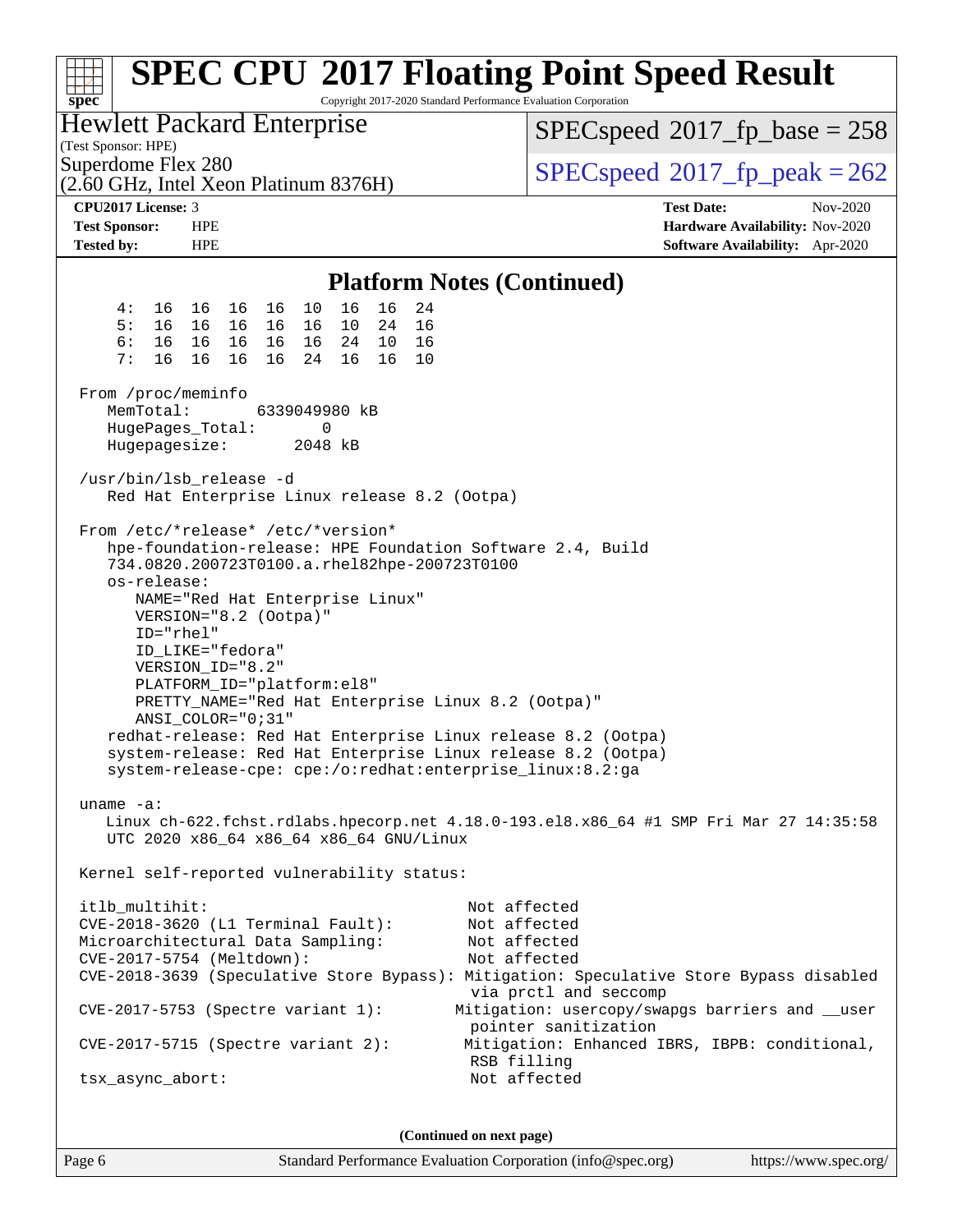| $spec^*$                | <b>SPEC CPU®2017 Floating Point Speed Result</b><br>Copyright 2017-2020 Standard Performance Evaluation Corporation                                                                                                                                                                                                                                                                                                                                                                                                                                                  |                                                                                        |
|-------------------------|----------------------------------------------------------------------------------------------------------------------------------------------------------------------------------------------------------------------------------------------------------------------------------------------------------------------------------------------------------------------------------------------------------------------------------------------------------------------------------------------------------------------------------------------------------------------|----------------------------------------------------------------------------------------|
| (Test Sponsor: HPE)     | <b>Hewlett Packard Enterprise</b>                                                                                                                                                                                                                                                                                                                                                                                                                                                                                                                                    | $SPEC speed^{\circ}2017$ fp base = 258                                                 |
| Superdome Flex 280      | (2.60 GHz, Intel Xeon Platinum 8376H)                                                                                                                                                                                                                                                                                                                                                                                                                                                                                                                                | $SPEC speed^{\circ}2017$ _fp_peak = 262                                                |
| CPU2017 License: 3      |                                                                                                                                                                                                                                                                                                                                                                                                                                                                                                                                                                      | <b>Test Date:</b><br>Nov-2020                                                          |
| <b>Test Sponsor:</b>    | <b>HPE</b>                                                                                                                                                                                                                                                                                                                                                                                                                                                                                                                                                           | Hardware Availability: Nov-2020                                                        |
| <b>Tested by:</b>       | <b>HPE</b>                                                                                                                                                                                                                                                                                                                                                                                                                                                                                                                                                           | Software Availability: Apr-2020                                                        |
|                         | <b>Platform Notes (Continued)</b>                                                                                                                                                                                                                                                                                                                                                                                                                                                                                                                                    |                                                                                        |
|                         | run-level 3 Oct 29 11:26                                                                                                                                                                                                                                                                                                                                                                                                                                                                                                                                             |                                                                                        |
| Filesystem              | SPEC is set to: /home/cpu2017<br>Size Used Avail Use% Mounted on<br>Type<br>/dev/mapper/rhel-home xfs<br>392G                                                                                                                                                                                                                                                                                                                                                                                                                                                        | 41G 351G 11% / home                                                                    |
| BIOS:<br>Vendor:        | From /sys/devices/virtual/dmi/id<br>HPE Bundle:1.0.142 SFW:008.000.189.000.2010080501 10/08/2020<br>HPE<br>Product: Superdome Flex 280<br>Product Family: 1590PID02020001<br>Serial: 5UF0090539                                                                                                                                                                                                                                                                                                                                                                      |                                                                                        |
| Memory:                 | this section. The 'dmidecode' program reads system data which is "intended to allow<br>hardware to be accurately determined", but the intent may not be met, as there are<br>frequent changes to hardware, firmware, and the "DMTF SMBIOS" standard.<br>48x Hynix HMABAGL7ABR4N-XN 128 GB 4 rank 3200<br>48x NO DIMM NO DIMM<br>(End of data from sysinfo program)                                                                                                                                                                                                   | Additional information from dmidecode follows. WARNING: Use caution when you interpret |
|                         | <b>Compiler Version Notes</b>                                                                                                                                                                                                                                                                                                                                                                                                                                                                                                                                        |                                                                                        |
| =======<br>$\mathsf{C}$ | 619.1bm_s(base, peak) 638.imagick_s(base, peak)<br>644.nab s(base, peak)                                                                                                                                                                                                                                                                                                                                                                                                                                                                                             | =========                                                                              |
|                         | Intel(R) C Intel(R) 64 Compiler for applications running on Intel(R) 64,<br>Version 19.1.1.217 Build 20200306<br>Copyright (C) 1985-2020 Intel Corporation. All rights reserved.                                                                                                                                                                                                                                                                                                                                                                                     |                                                                                        |
|                         | $C++$ , C, Fortran   607.cactuBSSN_s(base, peak)                                                                                                                                                                                                                                                                                                                                                                                                                                                                                                                     |                                                                                        |
|                         | Intel(R) $C++$ Intel(R) 64 Compiler for applications running on Intel(R) 64,<br>Version 19.1.1.217 Build 20200306<br>Copyright (C) 1985-2020 Intel Corporation. All rights reserved.<br>Intel(R) C Intel(R) 64 Compiler for applications running on Intel(R) 64,<br>Version 19.1.1.217 Build 20200306<br>Copyright (C) 1985-2020 Intel Corporation. All rights reserved.<br>$Intel(R)$ Fortran Intel(R) 64 Compiler for applications running on Intel(R)<br>64, Version 19.1.1.217 Build 20200306<br>Copyright (C) 1985-2020 Intel Corporation. All rights reserved. |                                                                                        |
|                         |                                                                                                                                                                                                                                                                                                                                                                                                                                                                                                                                                                      |                                                                                        |
|                         | (Continued on next page)<br>Standard Darfamouse Evaluation Compution (info@ence.com)                                                                                                                                                                                                                                                                                                                                                                                                                                                                                 |                                                                                        |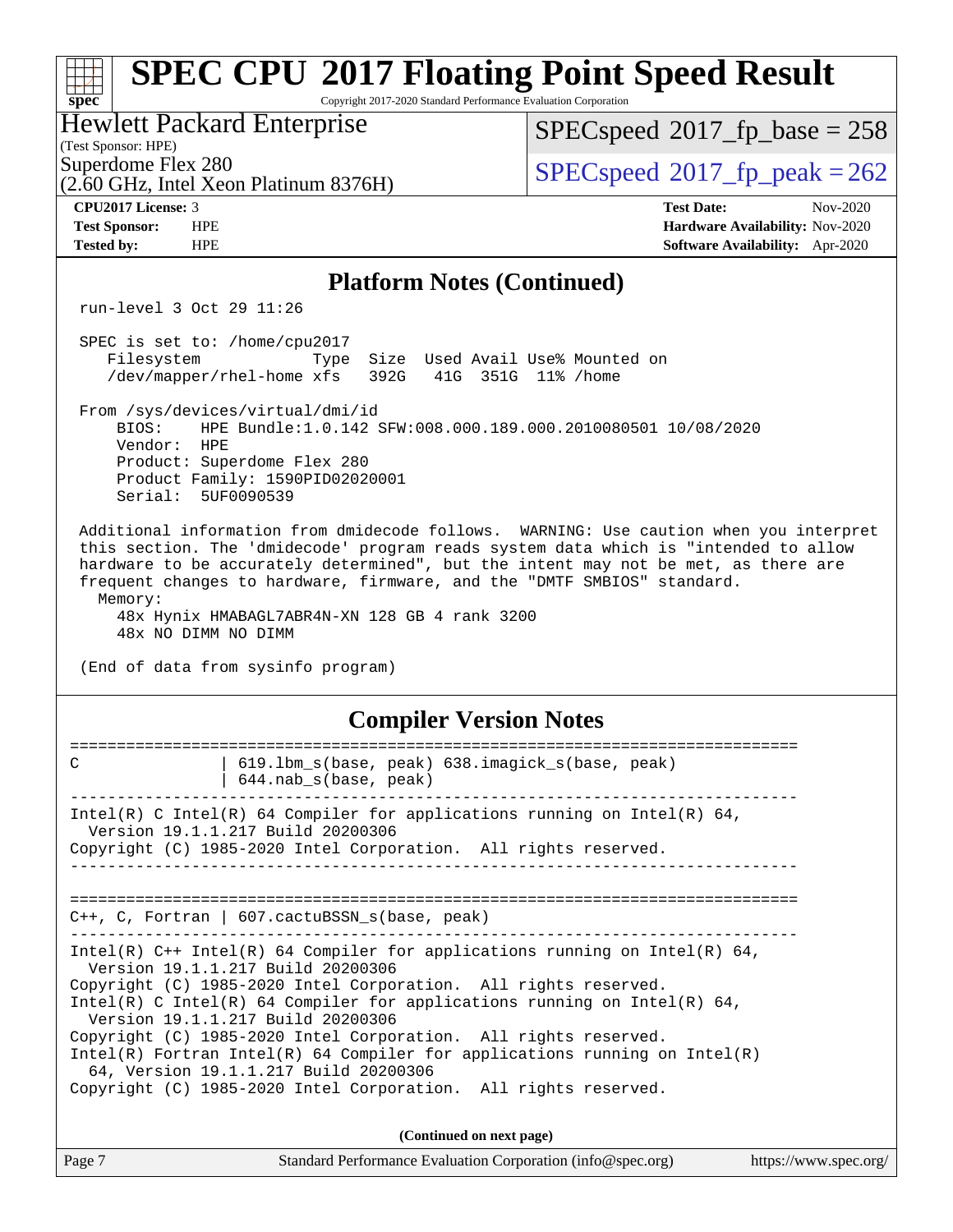| $spec^*$                                                                            | Copyright 2017-2020 Standard Performance Evaluation Corporation                                                                                                                                                                                                                                                                                                              | <b>SPEC CPU®2017 Floating Point Speed Result</b>                                                    |  |  |  |  |
|-------------------------------------------------------------------------------------|------------------------------------------------------------------------------------------------------------------------------------------------------------------------------------------------------------------------------------------------------------------------------------------------------------------------------------------------------------------------------|-----------------------------------------------------------------------------------------------------|--|--|--|--|
|                                                                                     | <b>Hewlett Packard Enterprise</b>                                                                                                                                                                                                                                                                                                                                            | $SPEC speed^{\circ}2017$ [p_base = 258                                                              |  |  |  |  |
| (Test Sponsor: HPE)<br>Superdome Flex 280                                           |                                                                                                                                                                                                                                                                                                                                                                              | $SPEC speed^{\circ}2017$ _fp_peak = 262                                                             |  |  |  |  |
|                                                                                     | (2.60 GHz, Intel Xeon Platinum 8376H)                                                                                                                                                                                                                                                                                                                                        |                                                                                                     |  |  |  |  |
| CPU2017 License: 3<br><b>Test Sponsor:</b><br><b>Tested by:</b><br><b>HPE</b>       | <b>HPE</b>                                                                                                                                                                                                                                                                                                                                                                   | <b>Test Date:</b><br>Nov-2020<br>Hardware Availability: Nov-2020<br>Software Availability: Apr-2020 |  |  |  |  |
|                                                                                     | <b>Compiler Version Notes (Continued)</b>                                                                                                                                                                                                                                                                                                                                    |                                                                                                     |  |  |  |  |
|                                                                                     |                                                                                                                                                                                                                                                                                                                                                                              |                                                                                                     |  |  |  |  |
| Fortran                                                                             | 603.bwaves_s(base, peak) 649.fotonik3d_s(base, peak)<br>654.roms_s(base, peak)                                                                                                                                                                                                                                                                                               |                                                                                                     |  |  |  |  |
|                                                                                     | $Intel(R)$ Fortran Intel(R) 64 Compiler for applications running on Intel(R)<br>64, Version 19.1.1.217 Build 20200306<br>Copyright (C) 1985-2020 Intel Corporation. All rights reserved.                                                                                                                                                                                     |                                                                                                     |  |  |  |  |
| Fortran, C                                                                          | 621.wrf_s(base, peak) 627.cam4_s(base, peak)<br>628.pop2_s(base, peak)                                                                                                                                                                                                                                                                                                       |                                                                                                     |  |  |  |  |
|                                                                                     | $Intel(R)$ Fortran Intel(R) 64 Compiler for applications running on Intel(R)<br>64, Version 19.1.1.217 Build 20200306<br>Copyright (C) 1985-2020 Intel Corporation. All rights reserved.<br>Intel(R) C Intel(R) 64 Compiler for applications running on Intel(R) 64,<br>Version 19.1.1.217 Build 20200306<br>Copyright (C) 1985-2020 Intel Corporation. All rights reserved. |                                                                                                     |  |  |  |  |
| C benchmarks:<br>icc<br>Fortran benchmarks:                                         | <b>Base Compiler Invocation</b>                                                                                                                                                                                                                                                                                                                                              |                                                                                                     |  |  |  |  |
| ifort                                                                               |                                                                                                                                                                                                                                                                                                                                                                              |                                                                                                     |  |  |  |  |
| Benchmarks using both Fortran and C:<br>ifort icc                                   |                                                                                                                                                                                                                                                                                                                                                                              |                                                                                                     |  |  |  |  |
| Benchmarks using Fortran, C, and C++:<br>icpc icc ifort                             |                                                                                                                                                                                                                                                                                                                                                                              |                                                                                                     |  |  |  |  |
| 603.bwaves_s: -DSPEC_LP64<br>607.cactuBSSN_s: -DSPEC_LP64<br>619.lbm_s: -DSPEC_LP64 | <b>Base Portability Flags</b><br>621.wrf_s: -DSPEC_LP64 -DSPEC_CASE_FLAG -convert big_endian                                                                                                                                                                                                                                                                                 |                                                                                                     |  |  |  |  |
|                                                                                     |                                                                                                                                                                                                                                                                                                                                                                              |                                                                                                     |  |  |  |  |
| Page 8                                                                              | (Continued on next page)<br>Standard Performance Evaluation Corporation (info@spec.org)                                                                                                                                                                                                                                                                                      | https://www.spec.org/                                                                               |  |  |  |  |
|                                                                                     |                                                                                                                                                                                                                                                                                                                                                                              |                                                                                                     |  |  |  |  |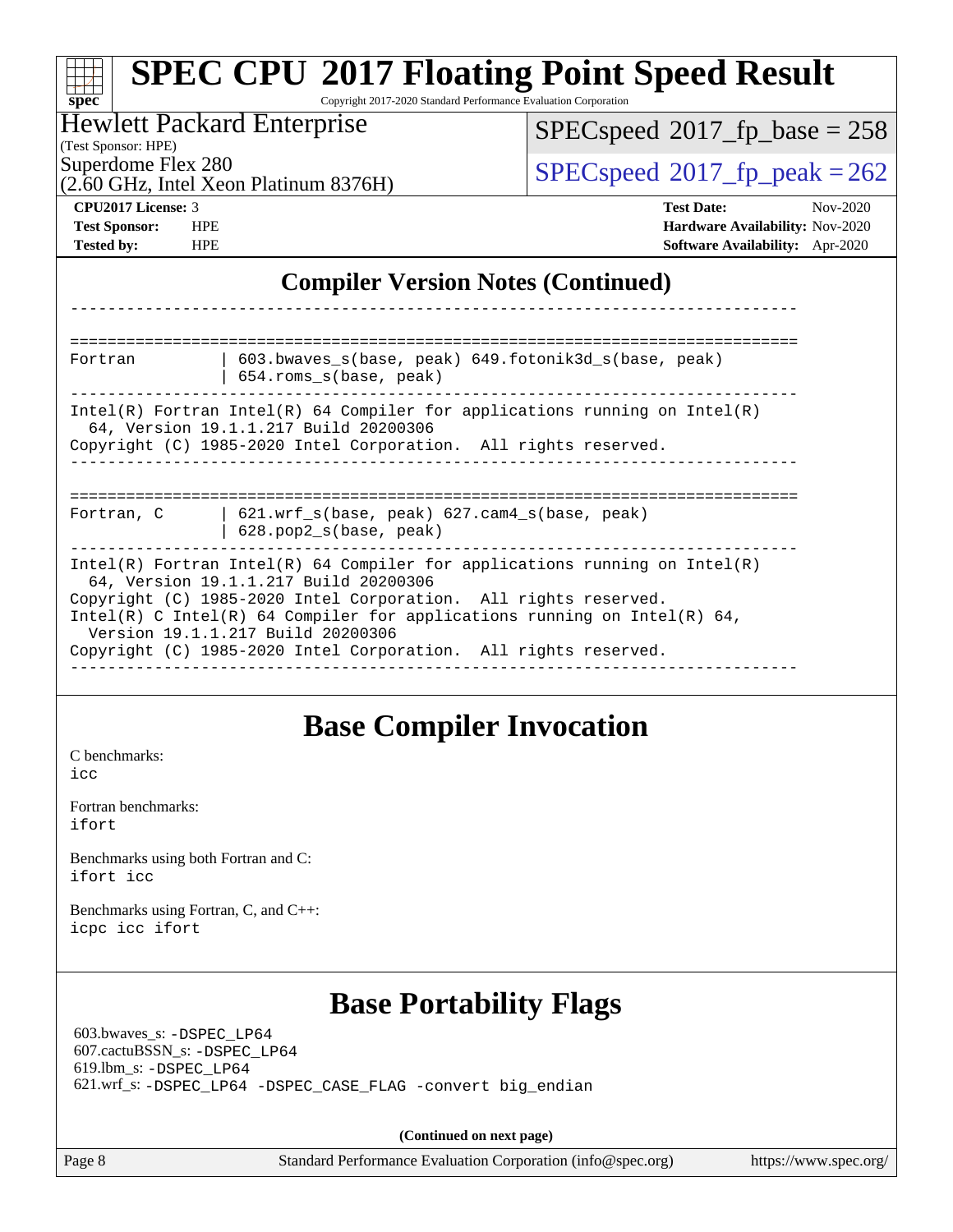# **[spec](http://www.spec.org/)**

# **[SPEC CPU](http://www.spec.org/auto/cpu2017/Docs/result-fields.html#SPECCPU2017FloatingPointSpeedResult)[2017 Floating Point Speed Result](http://www.spec.org/auto/cpu2017/Docs/result-fields.html#SPECCPU2017FloatingPointSpeedResult)**

Copyright 2017-2020 Standard Performance Evaluation Corporation

#### Hewlett Packard Enterprise

(Test Sponsor: HPE)

[SPECspeed](http://www.spec.org/auto/cpu2017/Docs/result-fields.html#SPECspeed2017fpbase)<sup>®</sup>2017 fp base = 258

(2.60 GHz, Intel Xeon Platinum 8376H)

Superdome Flex 280<br>  $SPEC speed^{\circ}2017$  fp\_peak = 262

**[CPU2017 License:](http://www.spec.org/auto/cpu2017/Docs/result-fields.html#CPU2017License)** 3 **[Test Date:](http://www.spec.org/auto/cpu2017/Docs/result-fields.html#TestDate)** Nov-2020 **[Test Sponsor:](http://www.spec.org/auto/cpu2017/Docs/result-fields.html#TestSponsor)** HPE **[Hardware Availability:](http://www.spec.org/auto/cpu2017/Docs/result-fields.html#HardwareAvailability)** Nov-2020 **[Tested by:](http://www.spec.org/auto/cpu2017/Docs/result-fields.html#Testedby)** HPE **[Software Availability:](http://www.spec.org/auto/cpu2017/Docs/result-fields.html#SoftwareAvailability)** Apr-2020

### **[Base Portability Flags \(Continued\)](http://www.spec.org/auto/cpu2017/Docs/result-fields.html#BasePortabilityFlags)**

 627.cam4\_s: [-DSPEC\\_LP64](http://www.spec.org/cpu2017/results/res2020q4/cpu2017-20201123-24428.flags.html#suite_basePORTABILITY627_cam4_s_DSPEC_LP64) [-DSPEC\\_CASE\\_FLAG](http://www.spec.org/cpu2017/results/res2020q4/cpu2017-20201123-24428.flags.html#b627.cam4_s_baseCPORTABILITY_DSPEC_CASE_FLAG) 628.pop2\_s: [-DSPEC\\_LP64](http://www.spec.org/cpu2017/results/res2020q4/cpu2017-20201123-24428.flags.html#suite_basePORTABILITY628_pop2_s_DSPEC_LP64) [-DSPEC\\_CASE\\_FLAG](http://www.spec.org/cpu2017/results/res2020q4/cpu2017-20201123-24428.flags.html#b628.pop2_s_baseCPORTABILITY_DSPEC_CASE_FLAG) [-convert big\\_endian](http://www.spec.org/cpu2017/results/res2020q4/cpu2017-20201123-24428.flags.html#user_baseFPORTABILITY628_pop2_s_convert_big_endian_c3194028bc08c63ac5d04de18c48ce6d347e4e562e8892b8bdbdc0214820426deb8554edfa529a3fb25a586e65a3d812c835984020483e7e73212c4d31a38223) [-assume byterecl](http://www.spec.org/cpu2017/results/res2020q4/cpu2017-20201123-24428.flags.html#user_baseFPORTABILITY628_pop2_s_assume_byterecl_7e47d18b9513cf18525430bbf0f2177aa9bf368bc7a059c09b2c06a34b53bd3447c950d3f8d6c70e3faf3a05c8557d66a5798b567902e8849adc142926523472) 638.imagick\_s: [-DSPEC\\_LP64](http://www.spec.org/cpu2017/results/res2020q4/cpu2017-20201123-24428.flags.html#suite_basePORTABILITY638_imagick_s_DSPEC_LP64) 644.nab\_s: [-DSPEC\\_LP64](http://www.spec.org/cpu2017/results/res2020q4/cpu2017-20201123-24428.flags.html#suite_basePORTABILITY644_nab_s_DSPEC_LP64) 649.fotonik3d\_s: [-DSPEC\\_LP64](http://www.spec.org/cpu2017/results/res2020q4/cpu2017-20201123-24428.flags.html#suite_basePORTABILITY649_fotonik3d_s_DSPEC_LP64) 654.roms\_s: [-DSPEC\\_LP64](http://www.spec.org/cpu2017/results/res2020q4/cpu2017-20201123-24428.flags.html#suite_basePORTABILITY654_roms_s_DSPEC_LP64)

### **[Base Optimization Flags](http://www.spec.org/auto/cpu2017/Docs/result-fields.html#BaseOptimizationFlags)**

#### [C benchmarks](http://www.spec.org/auto/cpu2017/Docs/result-fields.html#Cbenchmarks):

[-m64](http://www.spec.org/cpu2017/results/res2020q4/cpu2017-20201123-24428.flags.html#user_CCbase_m64-icc) [-std=c11](http://www.spec.org/cpu2017/results/res2020q4/cpu2017-20201123-24428.flags.html#user_CCbase_std-icc-std_0e1c27790398a4642dfca32ffe6c27b5796f9c2d2676156f2e42c9c44eaad0c049b1cdb667a270c34d979996257aeb8fc440bfb01818dbc9357bd9d174cb8524) [-xCORE-AVX512](http://www.spec.org/cpu2017/results/res2020q4/cpu2017-20201123-24428.flags.html#user_CCbase_f-xCORE-AVX512) [-ipo](http://www.spec.org/cpu2017/results/res2020q4/cpu2017-20201123-24428.flags.html#user_CCbase_f-ipo) [-O3](http://www.spec.org/cpu2017/results/res2020q4/cpu2017-20201123-24428.flags.html#user_CCbase_f-O3) [-no-prec-div](http://www.spec.org/cpu2017/results/res2020q4/cpu2017-20201123-24428.flags.html#user_CCbase_f-no-prec-div) [-qopt-prefetch](http://www.spec.org/cpu2017/results/res2020q4/cpu2017-20201123-24428.flags.html#user_CCbase_f-qopt-prefetch) [-ffinite-math-only](http://www.spec.org/cpu2017/results/res2020q4/cpu2017-20201123-24428.flags.html#user_CCbase_f_finite_math_only_cb91587bd2077682c4b38af759c288ed7c732db004271a9512da14a4f8007909a5f1427ecbf1a0fb78ff2a814402c6114ac565ca162485bbcae155b5e4258871) [-qopt-mem-layout-trans=4](http://www.spec.org/cpu2017/results/res2020q4/cpu2017-20201123-24428.flags.html#user_CCbase_f-qopt-mem-layout-trans_fa39e755916c150a61361b7846f310bcdf6f04e385ef281cadf3647acec3f0ae266d1a1d22d972a7087a248fd4e6ca390a3634700869573d231a252c784941a8) [-qopenmp](http://www.spec.org/cpu2017/results/res2020q4/cpu2017-20201123-24428.flags.html#user_CCbase_qopenmp_16be0c44f24f464004c6784a7acb94aca937f053568ce72f94b139a11c7c168634a55f6653758ddd83bcf7b8463e8028bb0b48b77bcddc6b78d5d95bb1df2967) [-DSPEC\\_OPENMP](http://www.spec.org/cpu2017/results/res2020q4/cpu2017-20201123-24428.flags.html#suite_CCbase_DSPEC_OPENMP) [-mbranches-within-32B-boundaries](http://www.spec.org/cpu2017/results/res2020q4/cpu2017-20201123-24428.flags.html#user_CCbase_f-mbranches-within-32B-boundaries)

#### [Fortran benchmarks](http://www.spec.org/auto/cpu2017/Docs/result-fields.html#Fortranbenchmarks):

```
-m64 -Wl,-z,muldefs -DSPEC_OPENMP -xCORE-AVX512 -ipo -O3
-no-prec-div -qopt-prefetch -ffinite-math-only
-qopt-mem-layout-trans=4 -qopenmp -nostandard-realloc-lhs
-mbranches-within-32B-boundaries -L/usr/local/jemalloc64-5.0.1/lib
-ljemalloc
```
[Benchmarks using both Fortran and C](http://www.spec.org/auto/cpu2017/Docs/result-fields.html#BenchmarksusingbothFortranandC):

```
-m64 -std=c11 -Wl,-z,muldefs -xCORE-AVX512 -ipo -O3 -no-prec-div
-qopt-prefetch -ffinite-math-only -qopt-mem-layout-trans=4 -qopenmp
-DSPEC_OPENMP -mbranches-within-32B-boundaries -nostandard-realloc-lhs
-L/usr/local/jemalloc64-5.0.1/lib -ljemalloc
```
[Benchmarks using Fortran, C, and C++:](http://www.spec.org/auto/cpu2017/Docs/result-fields.html#BenchmarksusingFortranCandCXX)

```
-m64 -std=c11 -Wl,-z,muldefs -xCORE-AVX512 -ipo -O3 -no-prec-div
-qopt-prefetch -ffinite-math-only -qopt-mem-layout-trans=4 -qopenmp
-DSPEC_OPENMP -mbranches-within-32B-boundaries -nostandard-realloc-lhs
-L/usr/local/jemalloc64-5.0.1/lib -ljemalloc
```
### **[Peak Compiler Invocation](http://www.spec.org/auto/cpu2017/Docs/result-fields.html#PeakCompilerInvocation)**

[C benchmarks](http://www.spec.org/auto/cpu2017/Docs/result-fields.html#Cbenchmarks): [icc](http://www.spec.org/cpu2017/results/res2020q4/cpu2017-20201123-24428.flags.html#user_CCpeak_intel_icc_66fc1ee009f7361af1fbd72ca7dcefbb700085f36577c54f309893dd4ec40d12360134090235512931783d35fd58c0460139e722d5067c5574d8eaf2b3e37e92)

[Fortran benchmarks](http://www.spec.org/auto/cpu2017/Docs/result-fields.html#Fortranbenchmarks): [ifort](http://www.spec.org/cpu2017/results/res2020q4/cpu2017-20201123-24428.flags.html#user_FCpeak_intel_ifort_8111460550e3ca792625aed983ce982f94888b8b503583aa7ba2b8303487b4d8a21a13e7191a45c5fd58ff318f48f9492884d4413fa793fd88dd292cad7027ca)

**(Continued on next page)**

Page 9 Standard Performance Evaluation Corporation [\(info@spec.org\)](mailto:info@spec.org) <https://www.spec.org/>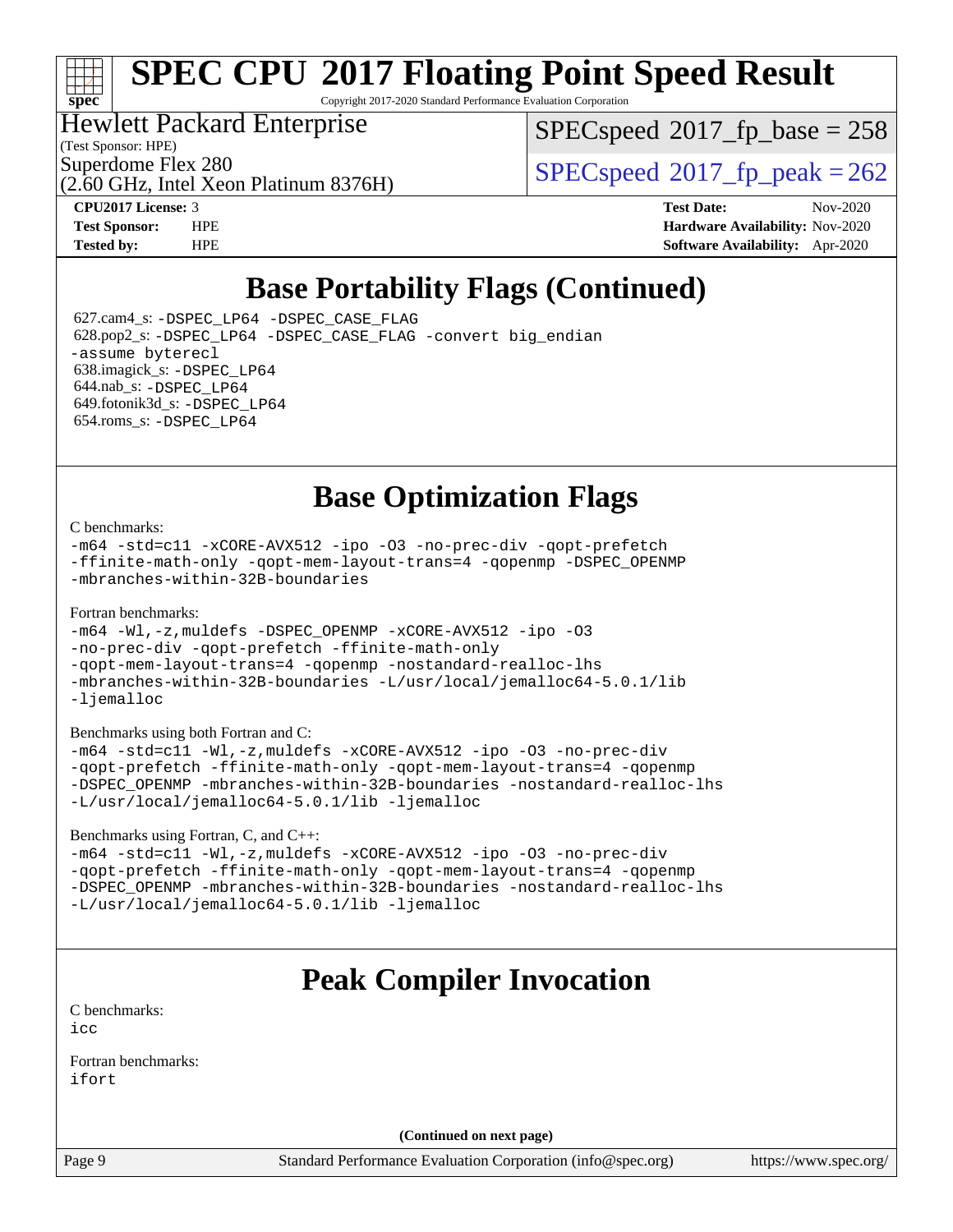Copyright 2017-2020 Standard Performance Evaluation Corporation

#### Hewlett Packard Enterprise

(2.60 GHz, Intel Xeon Platinum 8376H)

(Test Sponsor: HPE)

**[spec](http://www.spec.org/)**

[SPECspeed](http://www.spec.org/auto/cpu2017/Docs/result-fields.html#SPECspeed2017fpbase)<sup>®</sup>2017 fp base = 258

Superdome Flex 280<br>  $SPEC speed^{\circ}2017$  fp\_peak = 262

**[CPU2017 License:](http://www.spec.org/auto/cpu2017/Docs/result-fields.html#CPU2017License)** 3 **[Test Date:](http://www.spec.org/auto/cpu2017/Docs/result-fields.html#TestDate)** Nov-2020 **[Test Sponsor:](http://www.spec.org/auto/cpu2017/Docs/result-fields.html#TestSponsor)** HPE **[Hardware Availability:](http://www.spec.org/auto/cpu2017/Docs/result-fields.html#HardwareAvailability)** Nov-2020 **[Tested by:](http://www.spec.org/auto/cpu2017/Docs/result-fields.html#Testedby)** HPE **[Software Availability:](http://www.spec.org/auto/cpu2017/Docs/result-fields.html#SoftwareAvailability)** Apr-2020

### **[Peak Compiler Invocation \(Continued\)](http://www.spec.org/auto/cpu2017/Docs/result-fields.html#PeakCompilerInvocation)**

[Benchmarks using both Fortran and C](http://www.spec.org/auto/cpu2017/Docs/result-fields.html#BenchmarksusingbothFortranandC): [ifort](http://www.spec.org/cpu2017/results/res2020q4/cpu2017-20201123-24428.flags.html#user_CC_FCpeak_intel_ifort_8111460550e3ca792625aed983ce982f94888b8b503583aa7ba2b8303487b4d8a21a13e7191a45c5fd58ff318f48f9492884d4413fa793fd88dd292cad7027ca) [icc](http://www.spec.org/cpu2017/results/res2020q4/cpu2017-20201123-24428.flags.html#user_CC_FCpeak_intel_icc_66fc1ee009f7361af1fbd72ca7dcefbb700085f36577c54f309893dd4ec40d12360134090235512931783d35fd58c0460139e722d5067c5574d8eaf2b3e37e92)

[Benchmarks using Fortran, C, and C++:](http://www.spec.org/auto/cpu2017/Docs/result-fields.html#BenchmarksusingFortranCandCXX) [icpc](http://www.spec.org/cpu2017/results/res2020q4/cpu2017-20201123-24428.flags.html#user_CC_CXX_FCpeak_intel_icpc_c510b6838c7f56d33e37e94d029a35b4a7bccf4766a728ee175e80a419847e808290a9b78be685c44ab727ea267ec2f070ec5dc83b407c0218cded6866a35d07) [icc](http://www.spec.org/cpu2017/results/res2020q4/cpu2017-20201123-24428.flags.html#user_CC_CXX_FCpeak_intel_icc_66fc1ee009f7361af1fbd72ca7dcefbb700085f36577c54f309893dd4ec40d12360134090235512931783d35fd58c0460139e722d5067c5574d8eaf2b3e37e92) [ifort](http://www.spec.org/cpu2017/results/res2020q4/cpu2017-20201123-24428.flags.html#user_CC_CXX_FCpeak_intel_ifort_8111460550e3ca792625aed983ce982f94888b8b503583aa7ba2b8303487b4d8a21a13e7191a45c5fd58ff318f48f9492884d4413fa793fd88dd292cad7027ca)

### **[Peak Portability Flags](http://www.spec.org/auto/cpu2017/Docs/result-fields.html#PeakPortabilityFlags)**

Same as Base Portability Flags

### **[Peak Optimization Flags](http://www.spec.org/auto/cpu2017/Docs/result-fields.html#PeakOptimizationFlags)**

[C benchmarks](http://www.spec.org/auto/cpu2017/Docs/result-fields.html#Cbenchmarks):

619.lbm\_s: basepeak = yes

638.imagick\_s: basepeak = yes

```
 644.nab_s: -m64 -std=c11 -Wl,-z,muldefs -xCORE-AVX512 -ipo -O3
-no-prec-div -qopt-prefetch -ffinite-math-only
-qopt-mem-layout-trans=4 -qopenmp -DSPEC_OPENMP
-mbranches-within-32B-boundaries
-L/usr/local/jemalloc64-5.0.1/lib -ljemalloc
```
[Fortran benchmarks](http://www.spec.org/auto/cpu2017/Docs/result-fields.html#Fortranbenchmarks):

 $603.bwaves$  s: basepeak = yes

 649.fotonik3d\_s: [-m64](http://www.spec.org/cpu2017/results/res2020q4/cpu2017-20201123-24428.flags.html#user_peakFCLD649_fotonik3d_s_m64-icc) [-Wl,-z,muldefs](http://www.spec.org/cpu2017/results/res2020q4/cpu2017-20201123-24428.flags.html#user_peakEXTRA_LDFLAGS649_fotonik3d_s_link_force_multiple1_b4cbdb97b34bdee9ceefcfe54f4c8ea74255f0b02a4b23e853cdb0e18eb4525ac79b5a88067c842dd0ee6996c24547a27a4b99331201badda8798ef8a743f577) [-prof-gen](http://www.spec.org/cpu2017/results/res2020q4/cpu2017-20201123-24428.flags.html#user_peakPASS1_FFLAGSPASS1_LDFLAGS649_fotonik3d_s_prof_gen_5aa4926d6013ddb2a31985c654b3eb18169fc0c6952a63635c234f711e6e63dd76e94ad52365559451ec499a2cdb89e4dc58ba4c67ef54ca681ffbe1461d6b36)(pass 1) [-prof-use](http://www.spec.org/cpu2017/results/res2020q4/cpu2017-20201123-24428.flags.html#user_peakPASS2_FFLAGSPASS2_LDFLAGS649_fotonik3d_s_prof_use_1a21ceae95f36a2b53c25747139a6c16ca95bd9def2a207b4f0849963b97e94f5260e30a0c64f4bb623698870e679ca08317ef8150905d41bd88c6f78df73f19)(pass 2) [-DSPEC\\_SUPPRESS\\_OPENMP](http://www.spec.org/cpu2017/results/res2020q4/cpu2017-20201123-24428.flags.html#suite_peakPASS1_FOPTIMIZE649_fotonik3d_s_DSPEC_SUPPRESS_OPENMP) [-DSPEC\\_OPENMP](http://www.spec.org/cpu2017/results/res2020q4/cpu2017-20201123-24428.flags.html#suite_peakPASS2_FOPTIMIZE649_fotonik3d_s_DSPEC_OPENMP) [-ipo](http://www.spec.org/cpu2017/results/res2020q4/cpu2017-20201123-24428.flags.html#user_peakPASS1_FOPTIMIZEPASS2_FOPTIMIZE649_fotonik3d_s_f-ipo) [-xCORE-AVX512](http://www.spec.org/cpu2017/results/res2020q4/cpu2017-20201123-24428.flags.html#user_peakPASS2_FOPTIMIZE649_fotonik3d_s_f-xCORE-AVX512) [-O3](http://www.spec.org/cpu2017/results/res2020q4/cpu2017-20201123-24428.flags.html#user_peakPASS1_FOPTIMIZEPASS2_FOPTIMIZE649_fotonik3d_s_f-O3) [-no-prec-div](http://www.spec.org/cpu2017/results/res2020q4/cpu2017-20201123-24428.flags.html#user_peakPASS1_FOPTIMIZEPASS2_FOPTIMIZE649_fotonik3d_s_f-no-prec-div) [-qopt-prefetch](http://www.spec.org/cpu2017/results/res2020q4/cpu2017-20201123-24428.flags.html#user_peakPASS1_FOPTIMIZEPASS2_FOPTIMIZE649_fotonik3d_s_f-qopt-prefetch) [-ffinite-math-only](http://www.spec.org/cpu2017/results/res2020q4/cpu2017-20201123-24428.flags.html#user_peakPASS1_FOPTIMIZEPASS2_FOPTIMIZE649_fotonik3d_s_f_finite_math_only_cb91587bd2077682c4b38af759c288ed7c732db004271a9512da14a4f8007909a5f1427ecbf1a0fb78ff2a814402c6114ac565ca162485bbcae155b5e4258871) [-qopt-mem-layout-trans=4](http://www.spec.org/cpu2017/results/res2020q4/cpu2017-20201123-24428.flags.html#user_peakPASS1_FOPTIMIZEPASS2_FOPTIMIZE649_fotonik3d_s_f-qopt-mem-layout-trans_fa39e755916c150a61361b7846f310bcdf6f04e385ef281cadf3647acec3f0ae266d1a1d22d972a7087a248fd4e6ca390a3634700869573d231a252c784941a8) [-qopenmp](http://www.spec.org/cpu2017/results/res2020q4/cpu2017-20201123-24428.flags.html#user_peakPASS2_FOPTIMIZE649_fotonik3d_s_qopenmp_16be0c44f24f464004c6784a7acb94aca937f053568ce72f94b139a11c7c168634a55f6653758ddd83bcf7b8463e8028bb0b48b77bcddc6b78d5d95bb1df2967) [-nostandard-realloc-lhs](http://www.spec.org/cpu2017/results/res2020q4/cpu2017-20201123-24428.flags.html#user_peakEXTRA_FOPTIMIZE649_fotonik3d_s_f_2003_std_realloc_82b4557e90729c0f113870c07e44d33d6f5a304b4f63d4c15d2d0f1fab99f5daaed73bdb9275d9ae411527f28b936061aa8b9c8f2d63842963b95c9dd6426b8a) [-mbranches-within-32B-boundaries](http://www.spec.org/cpu2017/results/res2020q4/cpu2017-20201123-24428.flags.html#user_peakEXTRA_FOPTIMIZE649_fotonik3d_s_f-mbranches-within-32B-boundaries) [-L/usr/local/jemalloc64-5.0.1/lib](http://www.spec.org/cpu2017/results/res2020q4/cpu2017-20201123-24428.flags.html#user_peakEXTRA_LIBS649_fotonik3d_s_jemalloc_link_path64_1_cc289568b1a6c0fd3b62c91b824c27fcb5af5e8098e6ad028160d21144ef1b8aef3170d2acf0bee98a8da324cfe4f67d0a3d0c4cc4673d993d694dc2a0df248b) [-ljemalloc](http://www.spec.org/cpu2017/results/res2020q4/cpu2017-20201123-24428.flags.html#user_peakEXTRA_LIBS649_fotonik3d_s_jemalloc_link_lib_d1249b907c500fa1c0672f44f562e3d0f79738ae9e3c4a9c376d49f265a04b9c99b167ecedbf6711b3085be911c67ff61f150a17b3472be731631ba4d0471706)

654.roms\_s: basepeak = yes

[Benchmarks using both Fortran and C](http://www.spec.org/auto/cpu2017/Docs/result-fields.html#BenchmarksusingbothFortranandC):

```
-m64 - std = c11 -W1, -z, multdefs -prof-qen(pass 1)-prof-use(pass 2) -ipo -xCORE-AVX512 -O3 -no-prec-div
-qopt-prefetch -ffinite-math-only -qopt-mem-layout-trans=4
```
**(Continued on next page)**